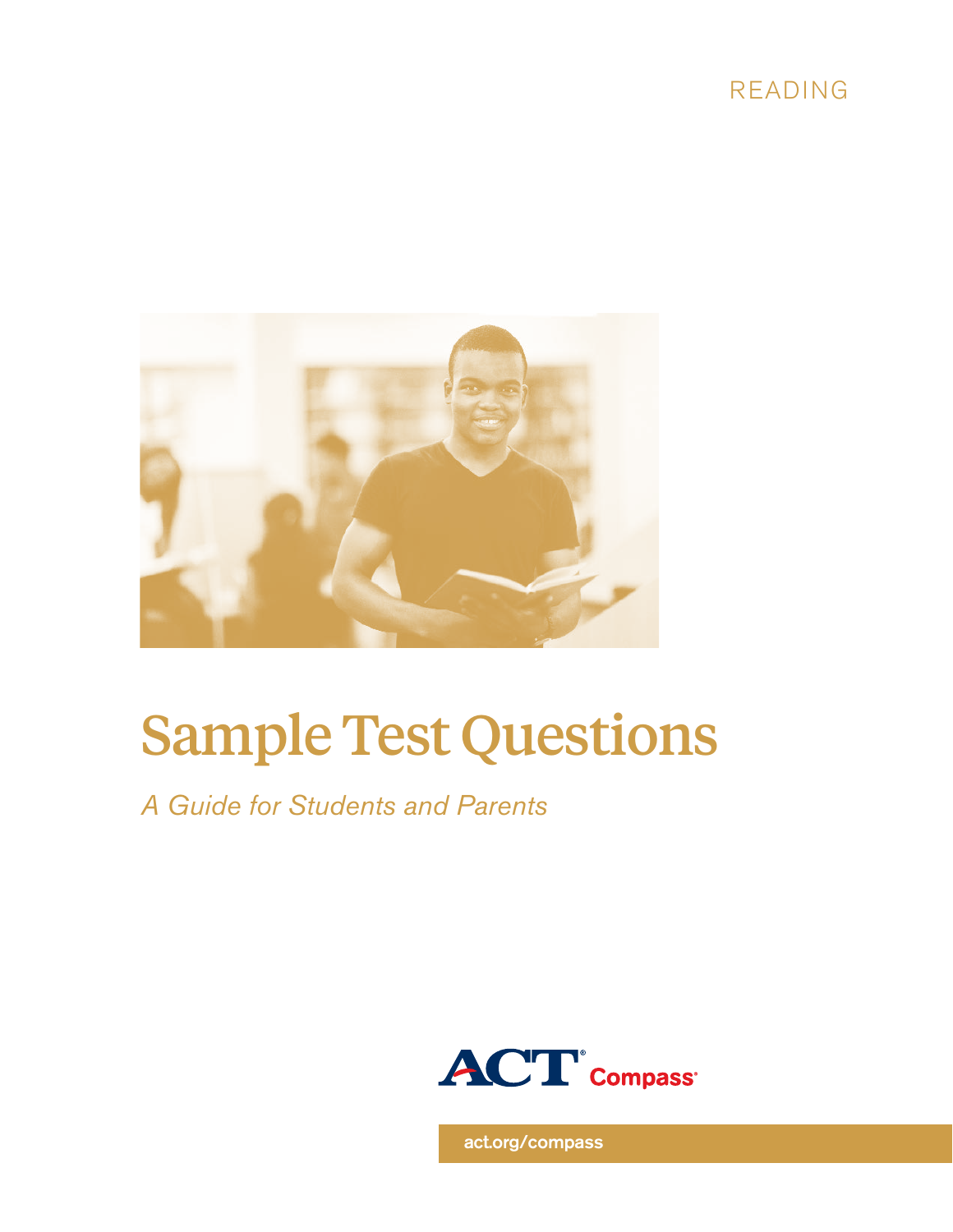# Note to Students

Welcome to the ACT Compass® Sample Reading Test!

You are about to look at some sample test questions as you prepare to take the actual ACT Compass test. The examples in this booklet are similar to the kinds of test questions you are likely to see when you take the actual ACT Compass test. Since this is a practice exercise, you will answer just a few questions and you won't receive a real test score. The answer key follows the sample questions.

Once you are ready to take the actual ACT Compass test, you need to know that the test is computer delivered and *untimed*—that is, you may work at your own pace. After you complete the test, you can get a score report to help you make good choices when you register for college classes.

We hope you benefit from these sample questions, and we wish you success as you pursue your education and career goals!

## Note to Parents

The test questions in this sample set are similar to the kinds of test questions your son or daughter will encounter when they take the actual ACT Compass test. Since these questions are only for practice, they do not produce a test score; students answer more questions on the actual test. The aim of this booklet is to give a sense of the kinds of questions examinees will face and their level of difficulty. There is an answer key at the end.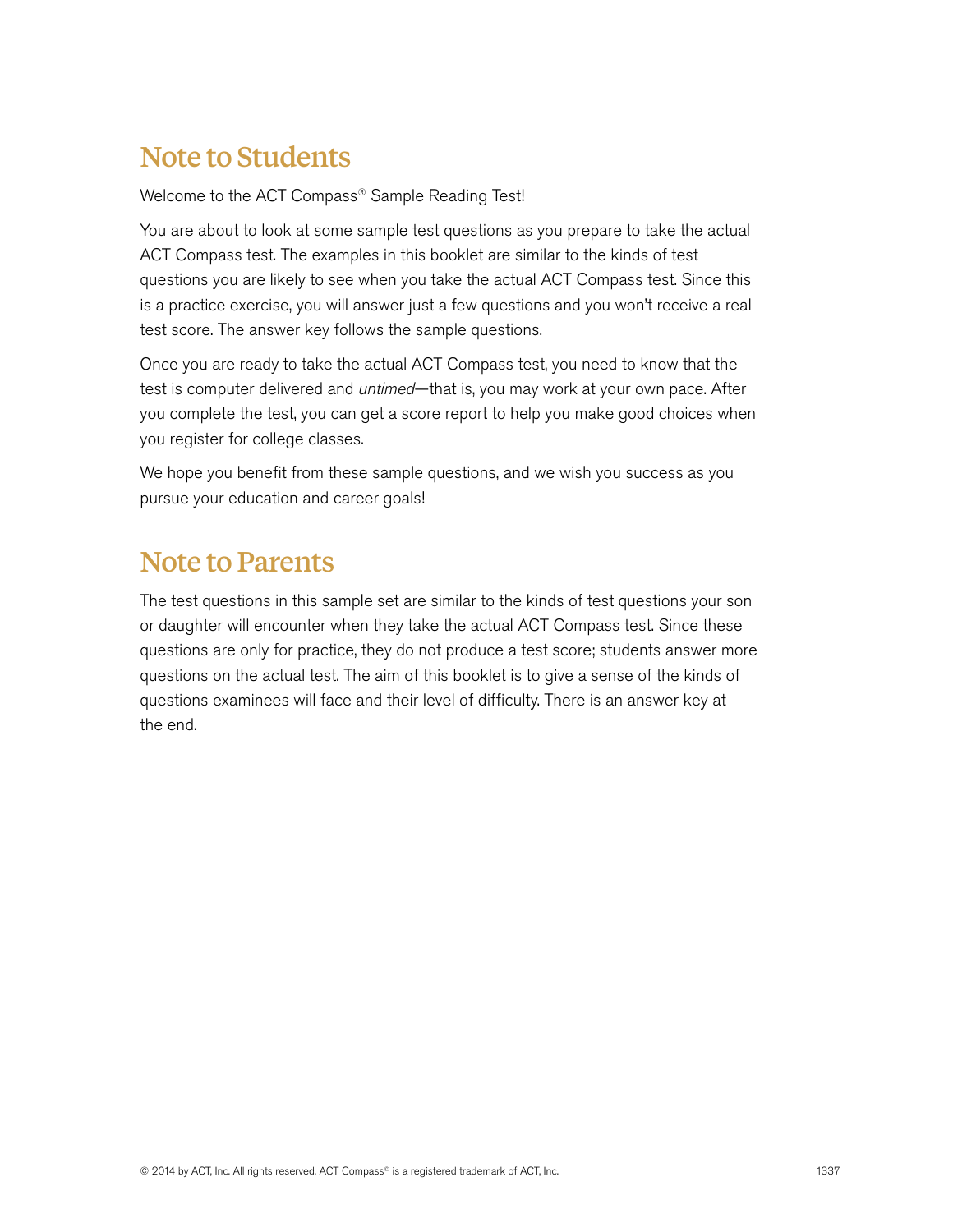## **ACT Compass Reading Placement Test**

The reading comprehension items are of two general categories: referring and reasoning. Within each of these two general categories are several content categories that further specify the skills and knowledge assessed by each item. Referring items pose questions about material explicitly stated in a passage. Reasoning items assess proficiency at making appropriate inferences, developing a critical understanding of the text, and determining the specific meanings of difficult, unfamiliar, or ambiguous words based on the surrounding context.

Samples of items in the primary content categories of the ACT Compass Reading Placement Test are provided on the following pages.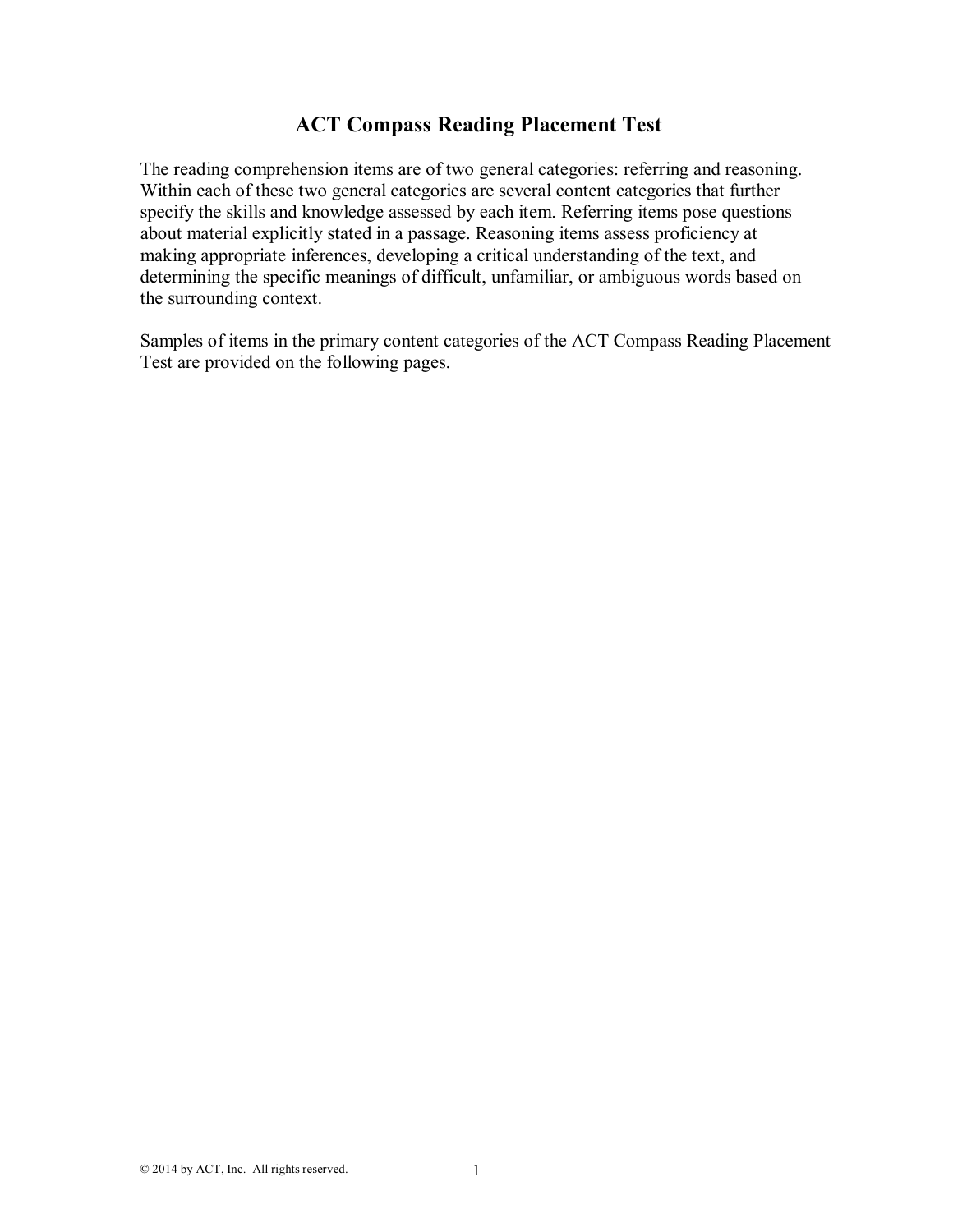#### **Sample Passage 1**

#### **What Methods Do Andean Farmers Use?**

Public debate around climate change and its effects on agriculture tends to focus on the large-scale industrial farms of the North. Farmers who work on a small scale and use traditional methods have largely been ignored. However, as the world slowly comes to terms with the threat of climate change, Native farming traditions will warrant greater attention.

In the industrial model of agriculture, one or two crop varieties are grown over vast areas. Instead of trying to use local resources of soil and water optimally and sustainably, the natural environment is all but ignored and uniform growing conditions are fabricated through large-scale irrigation and the intensive use of artificial fertilizers and pesticides. For example, a handful of basically similar potato varieties, all of which require nearly identical soil conditions, temperature, rainfall, and growing seasons, account for almost all global production. When these global crops are no longer suited to the environment in which they are grown, when their resistance to disease and pests begins to fail, or the climate itself changes, the best way to rejuvenate the breeding stock will be to introduce new genetic material from the vast diversity of crop varieties still maintained by indigenous peoples.

In contrast to the industrial model, Andean potatoes and other Andean crops such as squash and beans grown by Quechuan farmers exhibit extraordinary genetic diversity, driven by the need to adapt crops to the extraordinary climatic diversity of the region. Along the two axes of latitude and altitude, the Andes encompasses fully two-thirds of all possible combinations of climate and geography found on Earth. The Andean potato has been adapted to every environment except the depth of the rainforest or the frozen peaks of the mountains. Today, facing the likelihood of major disruptions to the climatic conditions for agriculture worldwide, indigenous farmers provide a dramatic example of crop adaptation in an increasingly extreme environment. More importantly, Native farmers have also safeguarded the crop diversity essential for the future adaptations.

Adapted from Craig Benjamin, "The Machu Picchu Model: Climate Change and Agricultural Diversity." © 1999 by Craig Benjamin.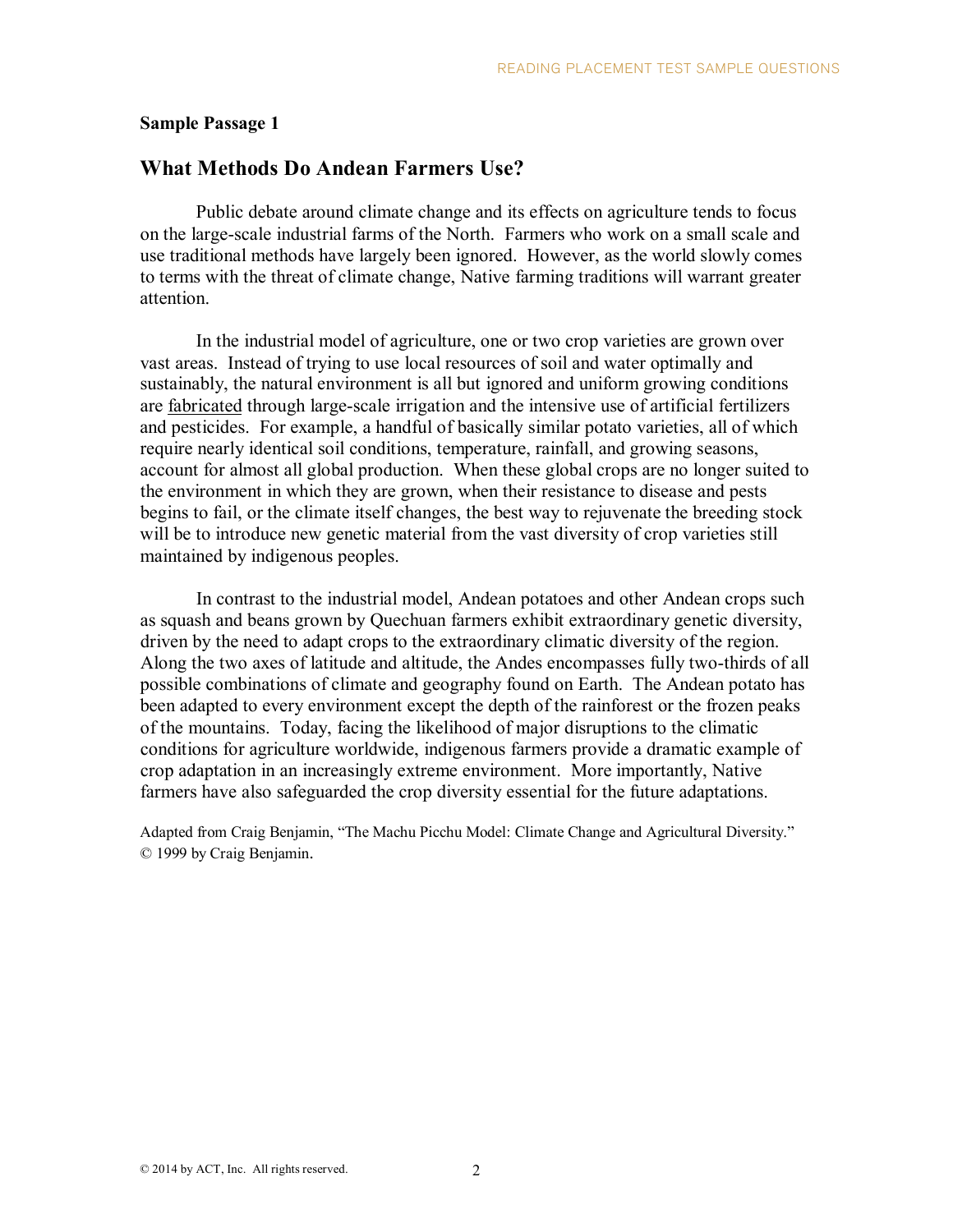- 1. What is the main idea of the first paragraph?
- **A.** Attention to Native farming practices will lead to greater awareness of the threat of climate change.
- **B.** Popularity of small-scale farming in the North will lead to greater attention to Native farming practices.
- **C.** Global demand for food will lead to increasing efficiency of large-scale farming in the North.
- **D.** It will be worthwhile to include a greater focus on Native farming practices in public discussions concerning the threat of climate change.
- **E.** Despite potential climate change, public debate will have little effect on industrial farming practices.
- 2. In the second paragraph, the information about potato-growing practices in the industrial model of agriculture serves to:
- **A.** give an example of a potential problem that Native farming practices could help to alleviate.
- **B.** show the likely global consequences of a possible food shortage caused by industrial farming practices.
- **C.** show how pests and disease are less effectively resisted by crops grown in the industrial farming model.
- **D.** give an example of how public debate has had little effect on the agricultural practices of the North.
- **E.** give an example of how Native farming practices and industrial farming practices derive from different climatic conditions.
- 3. The passage states that which of the following is true of the small number of potato varieties that account for most of the potatoes produced on Earth currently?
- **A.** They are grown in the Andean region.
- **B.** They all require very similar soil and climate conditions.
- **C.** They are no longer suited to their environment.
- **D.** They are based on genetic material from crops developed by indigenous peoples.
- **E.** They make optimal use of available soil and water resources.
- 4. As it is used in the passage, the underlined word *fabricated* most nearly means:
- **A.** woven.
- **B.** falsely stated.<br>**C.** fully clothed.
- fully clothed.
- **D.** manufactured.
- **E.** unwrapped.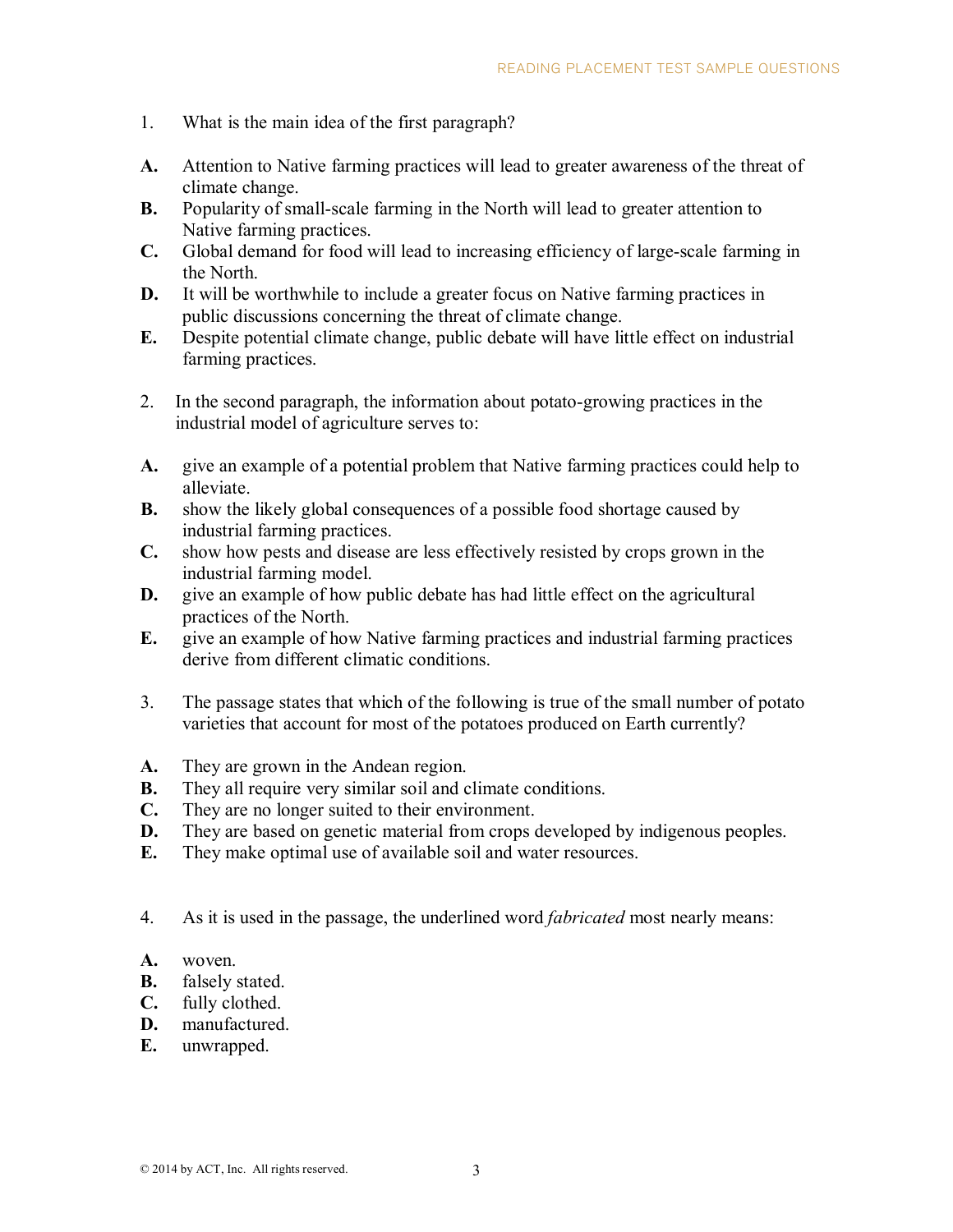#### **Sample Passage 2**

#### **Fortune Tellers**

A young couple entered the restaurant in Andy's view. They were holding hands. Andy sat back down in his chair. He felt sick. He turned and faced his father, who was eating *xôi*.

"What's the matter, son?" asked his father. "I thought you were going to the birthday party."

"It's too late."

"Are you sure?"

Andy nodded. He looked at the plate of *xôi*. He wanted to bury his face in it.

"Hi, Andy." A voice came from behind.

Andy looked up. He recognized the beautiful face, and he refused to meet her eyes. "Hi, Jennifer," muttered Andy, looking at the floor.

"You didn't miss much, Andy. The party was dead. I was looking for you, hoping you could give me a ride home. Then I met Tim, and he was bored like me. And he said he'd take me home…. Andy, do you want to eat with us? I'll introduce you to Tim."

Andy said, "No, I'm eating *xôi* with my father."

"Well, I'll see you in school then, okay?"

"Yeah." And Andy watched her socks move away from his view.

Andy grabbed a chunk of *xôi*. The rice and beans stuck to his fingernails. He placed the chunk in his mouth and pulled it away from his fingers with his teeth. There was a dry bitter taste. But nothing could be as bitter as he was, so he chewed some more. The bitterness faded as the *xôi* became softer in his mouth, but it was still tasteless. He could hear the young couple talk and giggle. Their words and laughter and the sounds of his own chewing mixed into a sticky mess. The words were bitter and the laughter was tasteless, and once he began to understand this, he tasted the sweetness of *xôi*. Andy enjoyed swallowing the sticky mess down. Andy swallowed everything down sweetness and bitterness and nothingness and what he thought was love.

Adapted from Nguyen Duc Minh, "Fortune Tellers." in the collection *American Eyes*.©1994 by H. Holt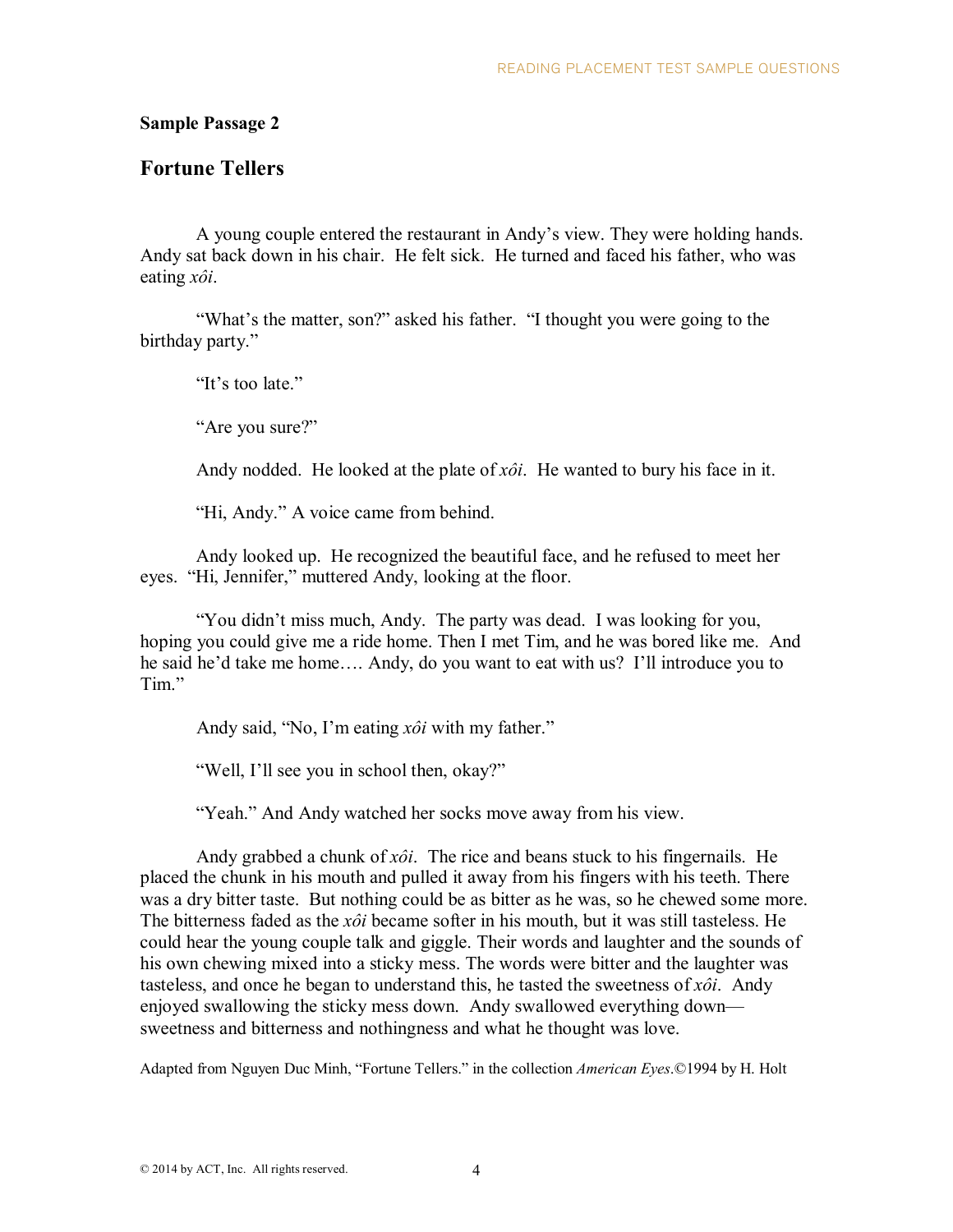- 1. Who is telling this story?
- **A.** Jennifer
- **B.** Andy
- **C.** Tim
- **D.** Andy's father
- **E.** An unnamed narrator
- 2. What is the most reasonable conclusion to make from the statement in the first paragraph, "He felt sick."?
- **A.** Eating *xoi* with his father gave Andy a stomachache.
- **B.** Andy was upset when he saw Jennifer holding hands with Tim.
- **C.** Andy was unhappy about the restaurant his father had selected.
- **D.** Andy was upset with Jennifer for making him miss the party.
- **E.** Andy mistakenly thought that Tim was his best friend.
- 3. According to the passage, Tim would most likely describe the party as:
- **A.** mysterious.
- **B.** lively.
- **C.** dull.
- **D.** upsetting.
- **E.** remarkable.
- 4. Based on the last paragraph, it can be most reasonably inferred that Andy's increasing enjoyment of eating *xôi* was related to:
- **A.** hearing Tim and Jennifer laughing and talking.
- **B.** the fact that it stuck to his fingernails.
- **C.** sitting at a table with Tim and Jennifer while he ate.
- **D.** the fact that his father made the *xôi*.
- **E.** seeing Tim and Jennifer eating *xôi*.
- 5. This passage is mainly about the relationship between:
- **A.** Andy and his father.
- **B.** Andy and Tim.
- **C.** Andy's father and Tim.
- **D.** Jennifer and Tim.
- **E.** Jennifer and Andy.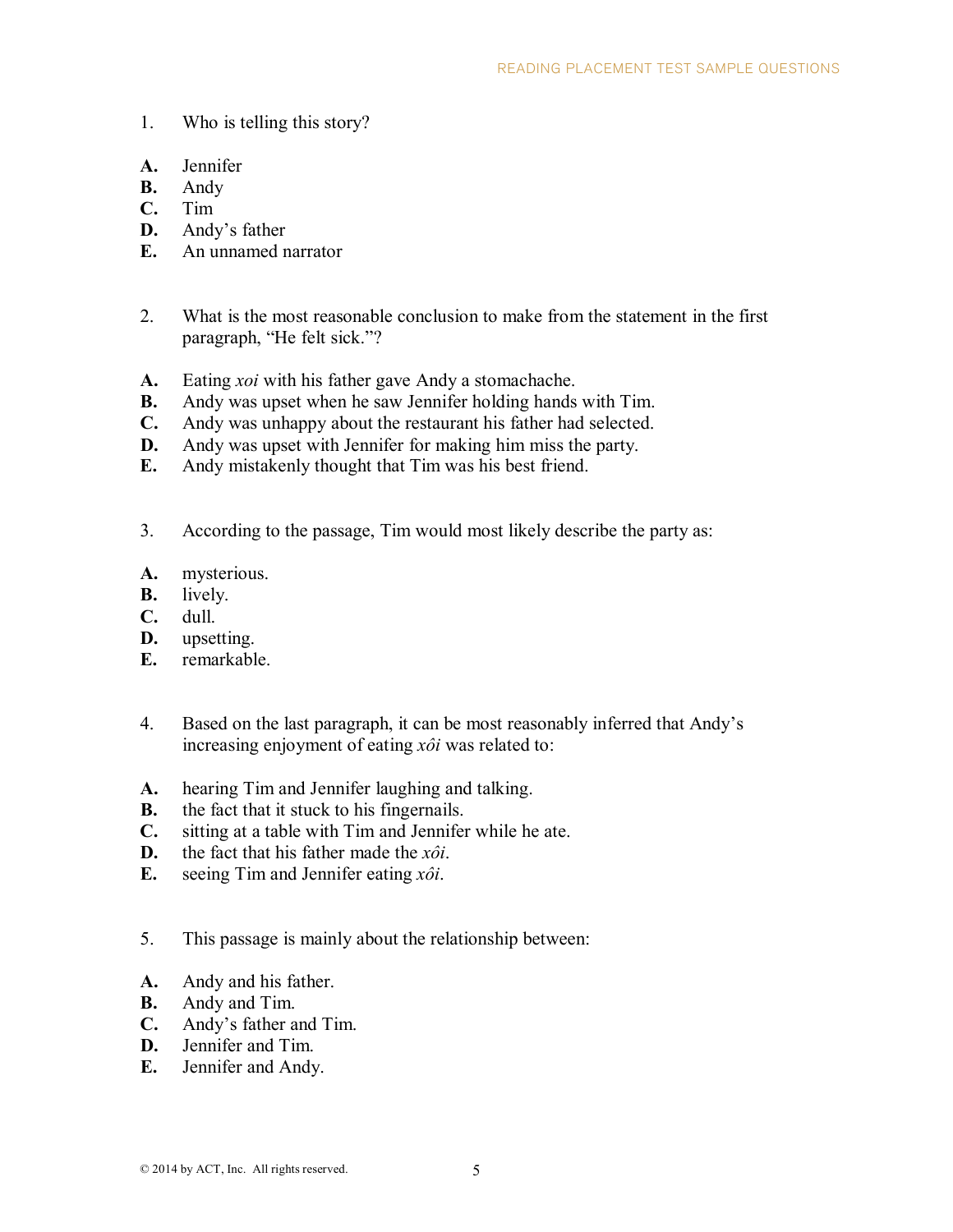#### **Sample Passage 3**

## **In the 1930s, why did author Zora Neale Hurston choose Eatonville, Florida, to be the first source for her collection of folklore?**

I was glad when somebody told me, "You may go and collect Negro folklore." In a way, it would not be a new experience for me. When I pitched headforemost into the world I landed in the crib of Negroism. It was fitting me like a tight chemise. I couldn't see it for wearing it. It was only when I was off in college, away from my native surroundings, that I could stand off and look at my garment. Then I had to have the spy-glass of anthropology to look through.

I was asked where I wanted to work and I said, "Florida. It's a place that draws people—Negroes from every Southern state and some from the North and West." So I knew that it was possible for me to get a cross section of the Negro South in one state. And then I realized that I felt new myself, so it looked sensible for me to choose familiar ground.

I started in Eatonville, Florida, because I knew that the town was full of material and that I could get it without causing any hurt or harm. As early as I could remember, it was the habit of the men particularly to gather on the store porch in the evenings and swap stories. Even the women would stop and break a breath with them at times. As a child when I was sent down to the store, I'd drag out my leaving to hear more.

Folklore is not as easy to collect as it sounds. The ideal source is where there are the fewest outside influences, but these people are reluctant at times to reveal that which the soul lives by. I knew that even *I* would have some hindrance among strangers. But here in Eatonville I knew everybody was going to help me.

Adapted from Zora Neale Hurston, *Mules and Men*. ©1935 by J.B. Lippincott Company.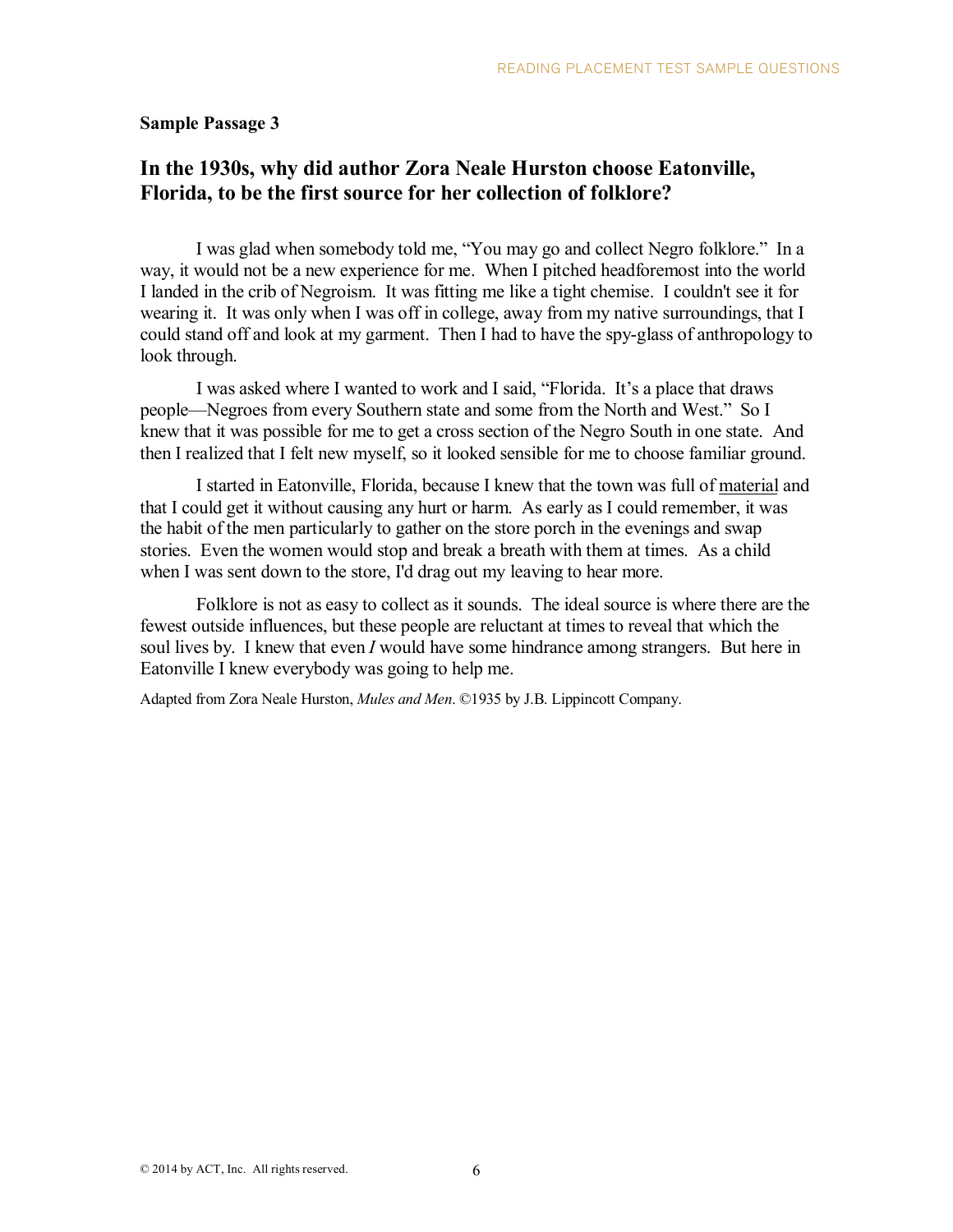- 1**.** Which of the following does the author use as a metaphor for the culture in which she was born?
- **A.** College
- **B.** Garment
- **C.** Southern state
- **D.** Spy-glass
- **E.** Story
- 2. Based on the first paragraph, it is most reasonable to conclude that while in college the author:
- **A.** decided to become a professor of anthropology.
- **B.** decided that she did not want to live permanently in Eatonville, Florida.
- **C.** felt that her teachers prevented her from studying what she wanted.
- **D.** became disenchanted with anthropology.
- **E.** understood her own culture in new and different ways.
- 3. As it is used in the passage, the highlighted word *material* most nearly means:
- **A.** diversity.
- **B.** fabric.
- **C.** information.
- **D.** money.
- **E.** energy.
- 4. In the second paragraph, the author indicates that one reason she chose to work in Florida was that she wanted to collect folklore:
- **A.** from people of different geographical backgrounds.
- **B.** where her teachers suggested she do so.<br>**C.** from a place she had never visited.
- from a place she had never visited.
- **D.** in a state far from where she grew up.
- **E.** in a state with a large urban population.
- 5. In the first paragraph, the author's claim, "In a way, it would not be a new experience for me," refers to the fact that:
- **A.** she had already attended college in Florida.
- **B.** she had already collected folklore in Florida for a college course.
- **C.** she had already experienced new cultures by leaving home.
- **D.** she was already familiar with the folklore she was to collect.
- **E.** she had already received permission to conduct the study.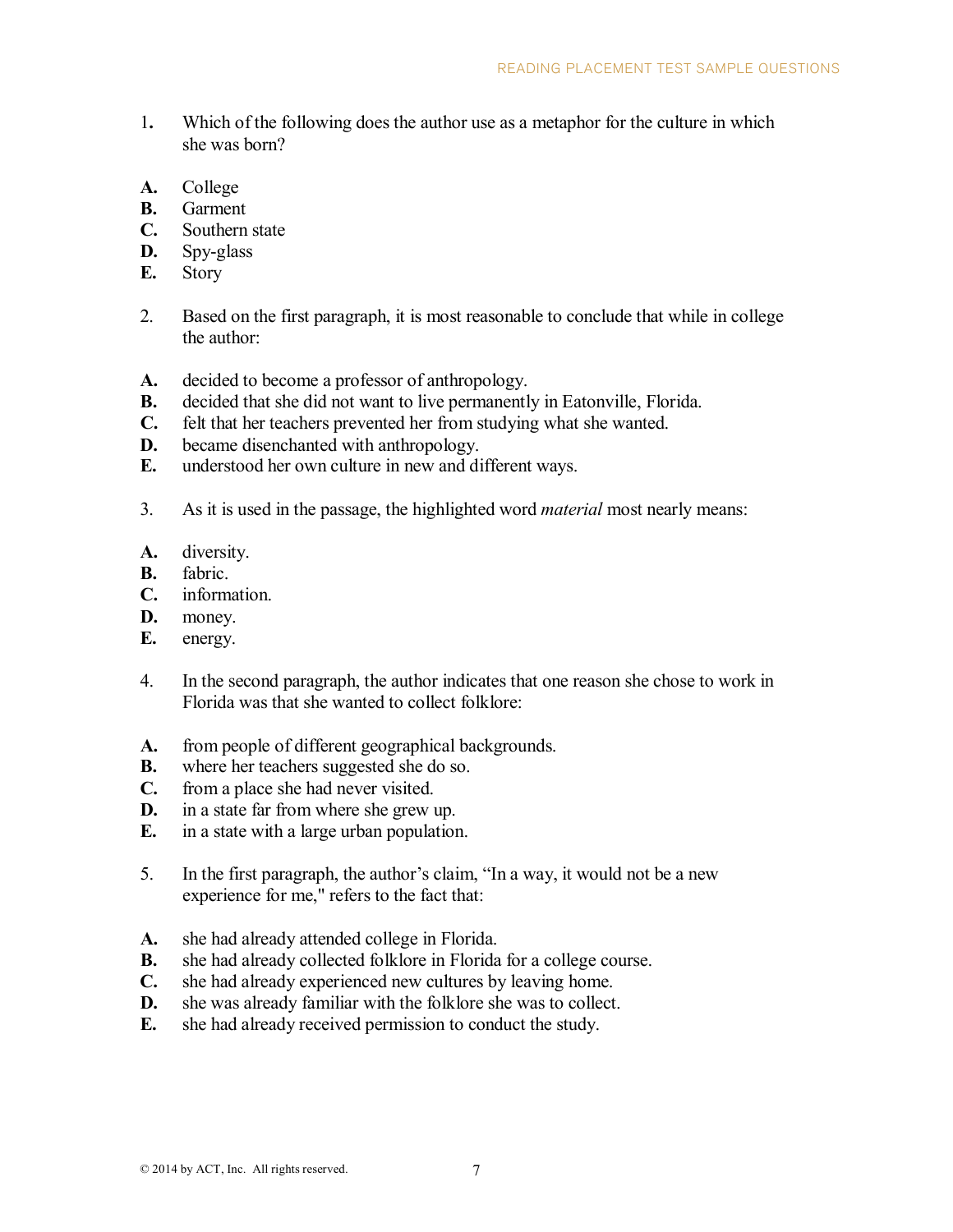- 6. Based on information in the third paragraph, which of the following statements about the interactions on the porch can be most reasonably inferred?
- **A.** The adults encouraged the author (as a child) to stay and tell stories.
- **B.** Men were more frequent participants than were women.
- **C.** Most of the storytellers had not grown up in Eatonville.
- **D.** The author's parents sent her to the porch to hear the stories.
- **E.** One man in particular told most of the stories.
- 7. In the last paragraph, the author writes that folklore collecting:
- **A.** is less difficult than it appears.
- **B.** is easiest to accomplish in isolated places because people there freely reveal their innermost thoughts.
- **C.** can be difficult in isolated places, even though the people there are the best sources.
- **D.** is more difficult than publishing what has been collected.
- **E.** is the best way to reveal what is important to people.
- 8. Which of the following is NOT among the reasons the author gives for her decision to collect folklore in Eatonville?
- **A.** The people of Eatonville would be grateful that she published their stories.
- **B.** The people of Eatonville would have many stories for her collection.
- **C.** Eatonville and its people are familiar to her.
- **D.** She believes that she can collect stories without doing harm.
- **E.** She believes that the people of Eatonville will help her in her project.